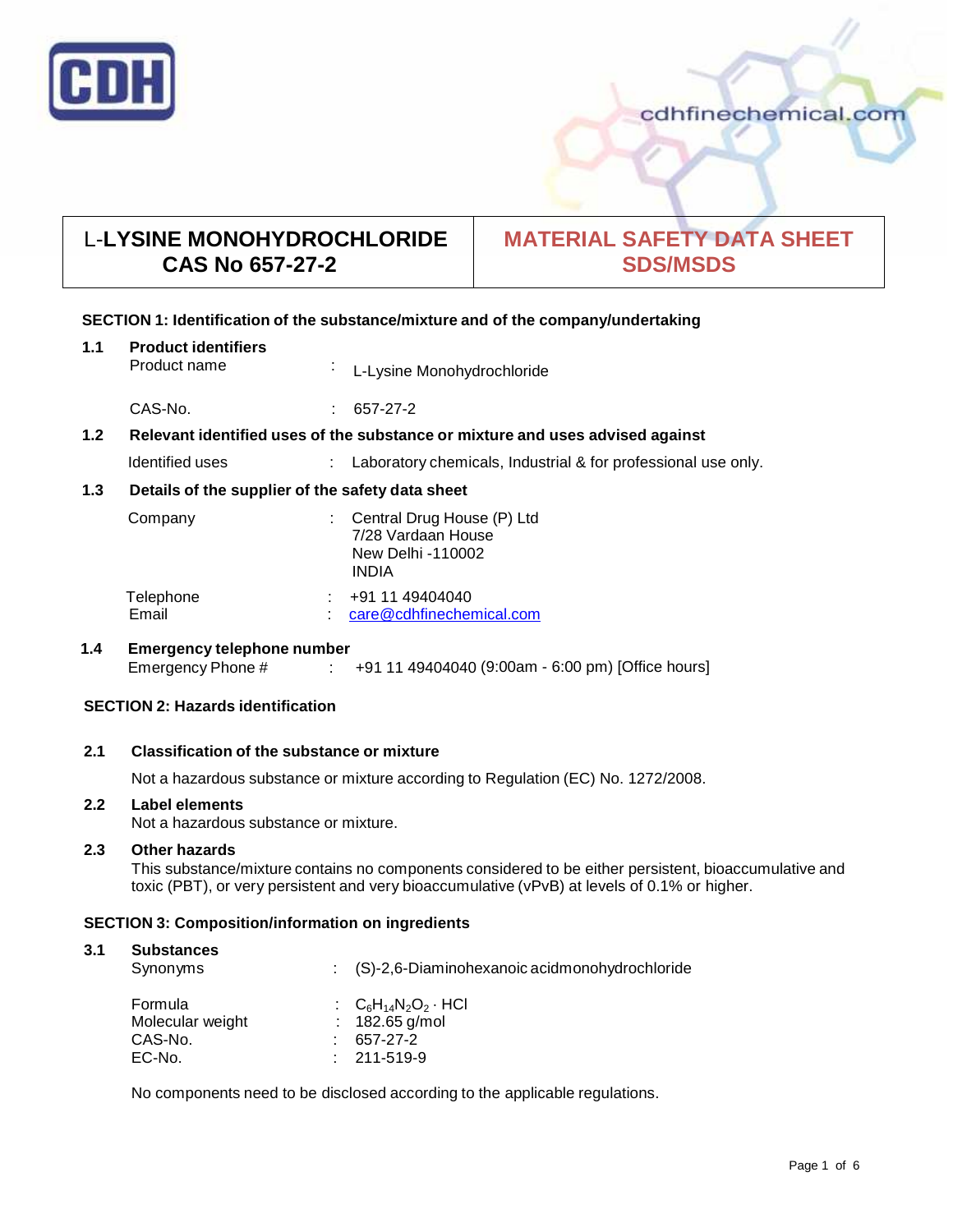#### **SECTION 4: First aid measures**

#### **4.1 Description of first aid measures**

#### **If inhaled**

If breathed in, move person into fresh air. If not breathing, give artificial respiration.

#### **In case of skin contact**

Wash off with soap and plenty of water.

#### **In case of eye contact**

Flush eyes with water as a precaution.

#### **If swallowed**

Never give anything by mouth to an unconscious person. Rinse mouth with water.

#### **4.2 Most important symptoms and effects, both acute and delayed** The most important known symptoms and effects are described in the labelling (see section 2.2) and/or in section 11

**4.3 Indication of any immediate medical attention and special treatment needed** No data available

#### **SECTION 5: Firefighting measures**

#### **5.1 Extinguishing media**

**Suitable extinguishing media** Use water spray, alcohol-resistant foam, dry chemical or carbon dioxide.

- **5.2 Special hazards arising from the substance ormixture** Carbon oxides, Nitrogen oxides (NOx), Hydrogen chloride gas
- **5.3 Advice for firefighters** Wear self-contained breathing apparatus for firefighting if necessary.
- **5.4 Further information** No data available

#### **SECTION 6: Accidental release measures**

- **6.1 Personal precautions, protective equipment and emergency procedures** Avoid dust formation. Avoid breathing vapours, mist or gas. For personal protection see section 8.
- **6.2 Environmental precautions** No special environmental precautions required.
- **6.3 Methods and materials for containment and cleaning up** Sweep up and shovel. Keep in suitable, closed containers for disposal.
- **6.4 Reference to other sections** For disposal see section 13.

#### **SECTION 7: Handling and storage**

- **7.1 Precautions for safe handling** Provide appropriate exhaust ventilation at places where dust is formed. For precautions see section 2.2.
- **7.2 Conditions for safe storage, including any incompatibilities** Store in cool place. Keep container tightly closed in a dry and well-ventilated place. Storage class (TRGS 510): Non Combustible Solids

#### **7.3 Specific end use(s)**

Apart from the uses mentioned in section 1.2 no other specific uses are stipulated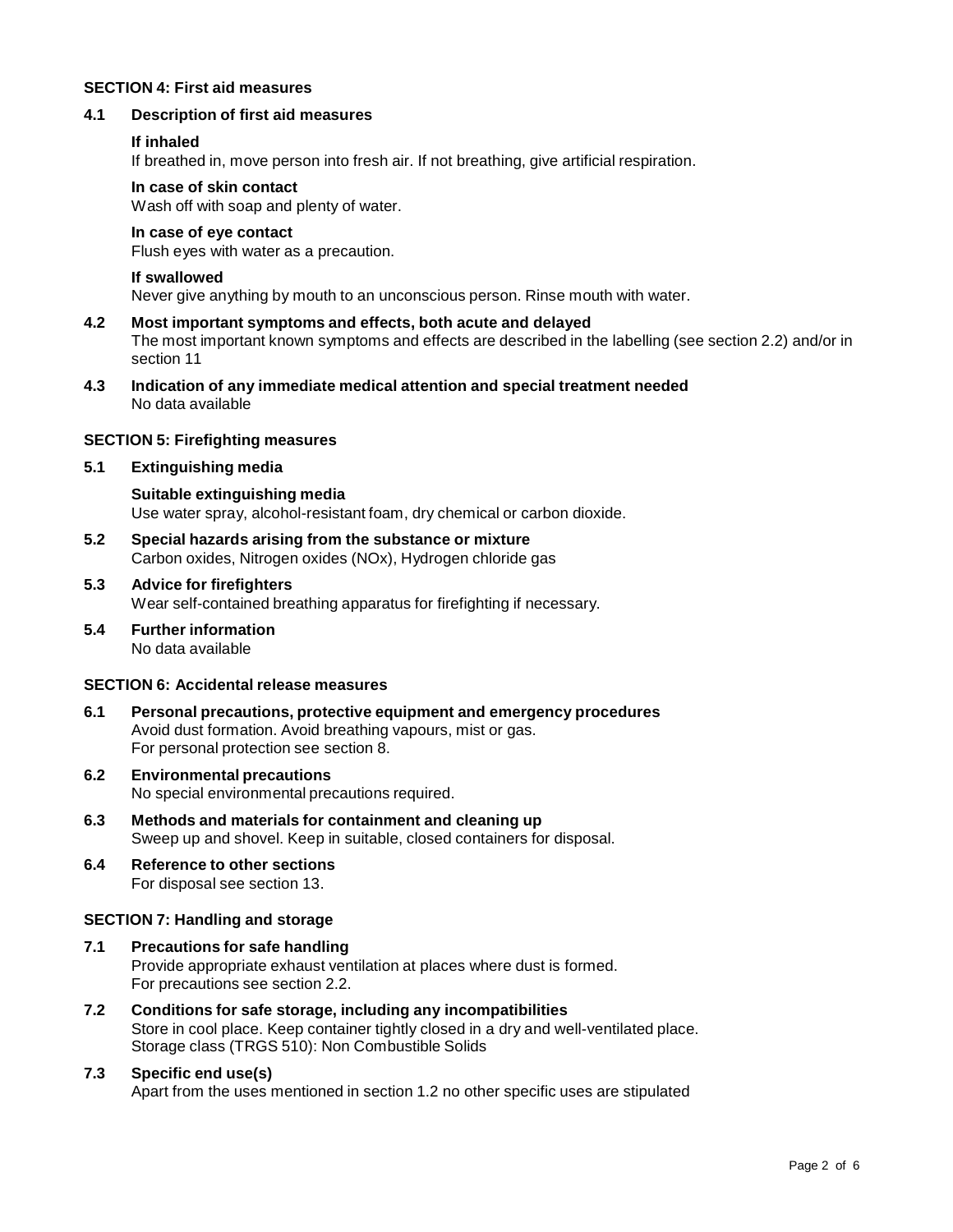#### **SECTION 8: Exposure controls/personal protection**

#### **8.1 Control parameters**

#### **8.2 Exposure controls**

#### **Appropriate engineering controls**

General industrial hygiene practice.

#### **Personal protective equipment**

#### **Eye/face protection**

Use equipment for eye protection tested and approved under appropriate government standards such as NIOSH (US) or EN 166(EU).

#### **Skin protection**

Handle with gloves. Gloves must be inspected prior to use. Use proper glove removal technique (without touching glove's outer surface) to avoid skin contact with this product. Dispose of contaminated gloves after use in accordance with applicable laws and good laboratory practices. Wash and dry hands.

#### **Body Protection**

Choose body protection in relation to its type, to the concentration and amount of dangerous substances, and to the specific work-place., The type of protective equipment must be selected according to the concentration and amount of the dangerous substance at the specific workplace.

#### **Respiratory protection**

Respiratory protection is not required. Where protection from nuisance le (EN 143) dust masks. Use respirators and components tested and approved under appropriate government standards such as NIOSH (US) or CEN (EU).

#### **Control of environmental exposure**

No special environmental precautions required.

#### **SECTION 9: Physical and chemical properties**

#### **9.1 Information on basic physical and chemical properties**

| a) | Appearance                                         | Form: powder<br>Colour: white          |
|----|----------------------------------------------------|----------------------------------------|
| b) | Odour                                              | No data available                      |
| c) | <b>Odour Threshold</b>                             | No data available                      |
| d) | рH                                                 | 5.0 - 6 at 91.3 g/l at 25 °C           |
| e) | Melting point/freezing<br>point                    | Melting point/range: 263 °C            |
| f) | Initial boiling point and<br>boiling range         | No data available                      |
| g) | Flash point                                        | No data available                      |
| h) | Evaporation rate                                   | No data available                      |
| i) | Flammability (solid, gas)                          | No data available                      |
| j) | Upper/lower<br>flammability or<br>explosive limits | No data available                      |
| k) | Vapour pressure                                    | No data available                      |
| I) | Vapour density                                     | No data available                      |
| m) | Relative density                                   | 1.28 g/cm3 at 20 $^{\circ}$ C          |
| n) | Water solubility                                   | 91.3 g/l at 20 °C - completely soluble |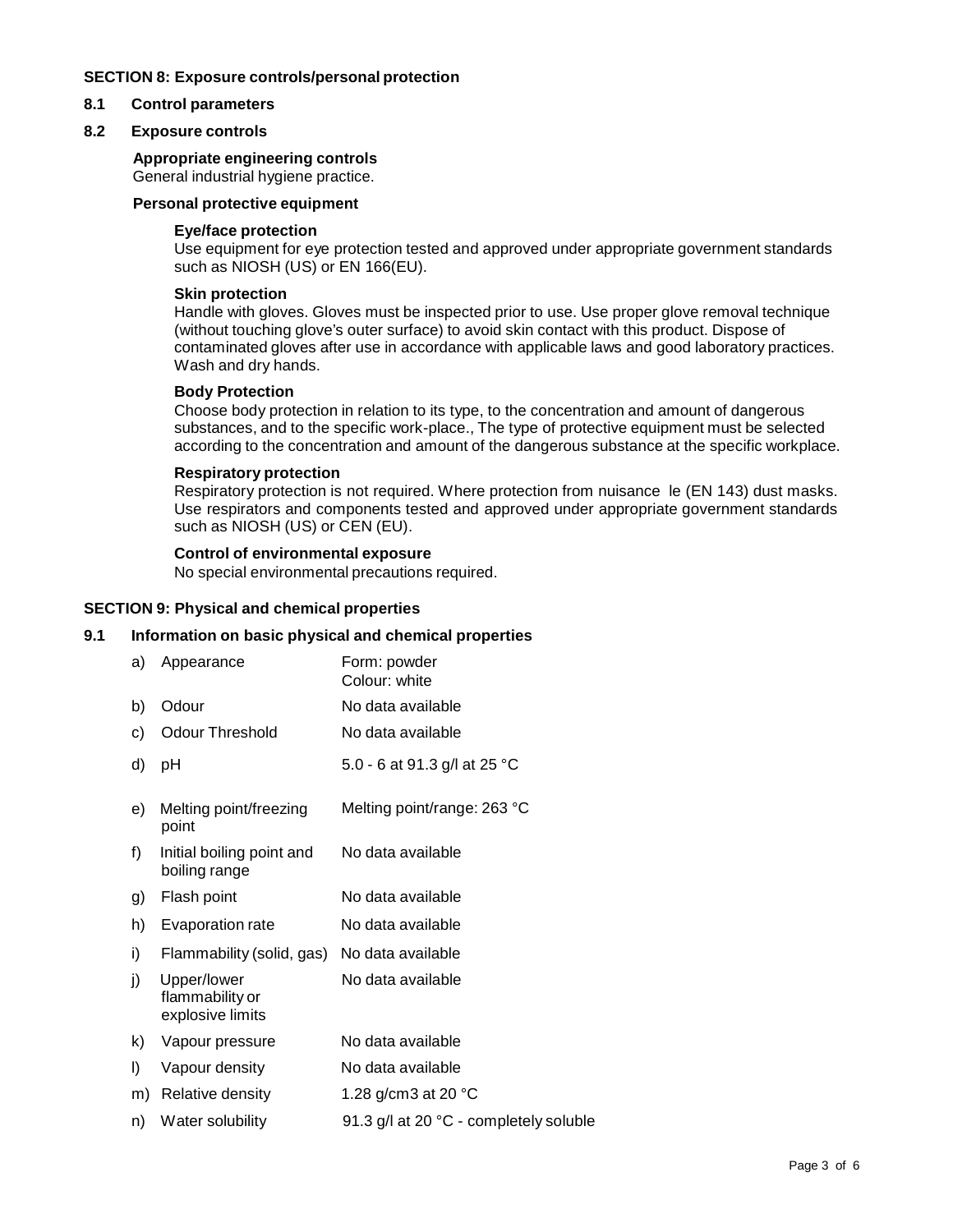|      | O)                                                                        | Partition coefficient: n-<br>octanol/water                                                                                                                  | No data available                                                                                      |  |  |
|------|---------------------------------------------------------------------------|-------------------------------------------------------------------------------------------------------------------------------------------------------------|--------------------------------------------------------------------------------------------------------|--|--|
|      | p)                                                                        | Auto-ignition<br>temperature                                                                                                                                | No data available                                                                                      |  |  |
|      | q)                                                                        | Decomposition<br>temperature                                                                                                                                | No data available                                                                                      |  |  |
|      | r)                                                                        | Viscosity                                                                                                                                                   | No data available                                                                                      |  |  |
|      | S)                                                                        | <b>Explosive properties</b>                                                                                                                                 | No data available                                                                                      |  |  |
|      | t)                                                                        | Oxidizing properties                                                                                                                                        | No data available                                                                                      |  |  |
| 9.2  |                                                                           | Other safety information                                                                                                                                    |                                                                                                        |  |  |
|      |                                                                           | Surface tension                                                                                                                                             | 74 mN/m at 20 °C                                                                                       |  |  |
|      |                                                                           | <b>SECTION 10: Stability and reactivity</b>                                                                                                                 |                                                                                                        |  |  |
| 10.1 | <b>Reactivity</b><br>No data available                                    |                                                                                                                                                             |                                                                                                        |  |  |
| 10.2 | <b>Chemical stability</b><br>Stable under recommended storage conditions. |                                                                                                                                                             |                                                                                                        |  |  |
| 10.3 | Possibility of hazardous reactions<br>No data available                   |                                                                                                                                                             |                                                                                                        |  |  |
| 10.4 | <b>Conditions to avoid</b><br>No data available                           |                                                                                                                                                             |                                                                                                        |  |  |
| 10.5 |                                                                           | Incompatible materials<br>Strong oxidizing agents                                                                                                           |                                                                                                        |  |  |
| 10.6 |                                                                           | <b>Hazardous decomposition products</b><br>Hydrogen chloride gas<br>Other decomposition products - No data available<br>In the event of fire: see section 5 | Hazardous decomposition products formed under fire conditions. - Carbon oxides, Nitrogen oxides (NOx), |  |  |
|      |                                                                           | <b>SECTION 11: Toxicological information</b>                                                                                                                |                                                                                                        |  |  |
| 11.1 |                                                                           | Information on toxicological effects                                                                                                                        |                                                                                                        |  |  |
|      |                                                                           | <b>Acute toxicity</b><br>No data availableLysine hydrochloride                                                                                              |                                                                                                        |  |  |
|      |                                                                           | <b>Skin corrosion/irritation</b><br>Skin - Rabbit(Lysine hydrochloride)<br>Result: No skin irritation<br>(OECD Test Guideline 404)                          |                                                                                                        |  |  |

#### **Serious eye damage/eye irritation** Eyes - Rabbit(Lysine hydrochloride) Result: No eye irritation (OECD Test Guideline 405) **Respiratory orskin sensitisation** Maximisation Test - Guinea pig(Lysine hydrochloride) Result: Did not cause sensitisation on laboratory animals. (OECD Test Guideline 406) **Germ cell mutagenicity** Mammal(Lysine hydrochloride) Result: negative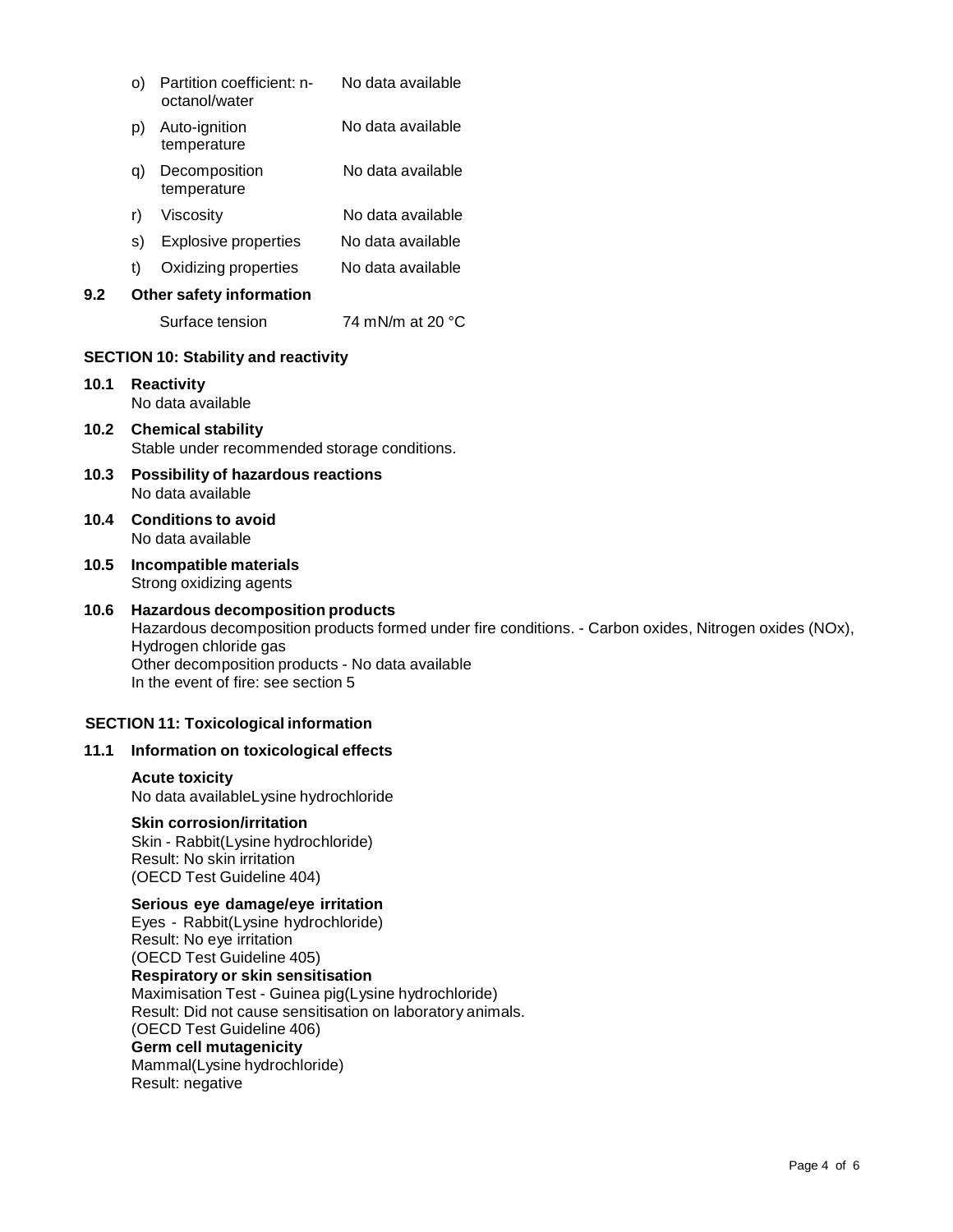#### **Carcinogenicity**

No data available(Lysine hydrochloride)

IARC: No component of this product present at levels greater than or equal to 0.1% is identified as probable, possible or confirmed human carcinogen by IARC.

#### **Reproductive toxicity**

No data available(Lysine hydrochloride)

**Specific target organ toxicity - single exposure** No data available(Lysine hydrochloride)

**Specific target organ toxicity - repeated exposure** No data available

**Aspiration hazard** No data available(Lysine hydrochloride)

#### **Additional Information**

Repeated dose toxicity - Rat - male - Feed - No observed adverse effect level - 914 mg/kg(Lysine hydrochloride)

Repeated dose toxicity - Rat - female - Feed - No observed adverse effect level - 968 mg/kg(Lysine hydrochloride) RTECS: OL5650000

To the best of our knowledge, the chemical, physical, and toxicological properties have not been thoroughly investigated.(Lysine hydrochloride)

#### **SECTION 12: Ecological information**

#### **12.1 Toxicity**

| Toxicity to fish        | semi-static test LC50 - Oryzias latipes - > 103 mg/l - 96 h(Lysine<br>hydrochloride)<br>(OECD Test Guideline 203)              |
|-------------------------|--------------------------------------------------------------------------------------------------------------------------------|
| Toxicity to daphnia and | semi-static test EC50 - Daphnia magna (Water flea) - > 106 mg/l - 48                                                           |
| other aquatic           | h(Lysine hydrochloride)                                                                                                        |
| invertebrates           | (OECD Test Guideline 202)                                                                                                      |
| Toxicity to algae       | EC50 - Pseudokirchneriella subcapitata (green algae) - > 100 mg/l - 72<br>h(Lysine hydrochloride)<br>(OECD Test Guideline 201) |

- **12.2 Persistence and degradability** No data available
- **12.3 Bioaccumulative potential** No data available

#### **12.4 Mobility in soil** No data available(Lysine hydrochloride)

#### **12.5 Results of PBT and vPvB assessment**

This substance/mixture contains no components considered to be either persistent, bioaccumulative and toxic (PBT), or very persistent and very bioaccumulative (vPvB) at levels of 0.1% or higher.

#### **12.6 Other adverse effects**

No data available